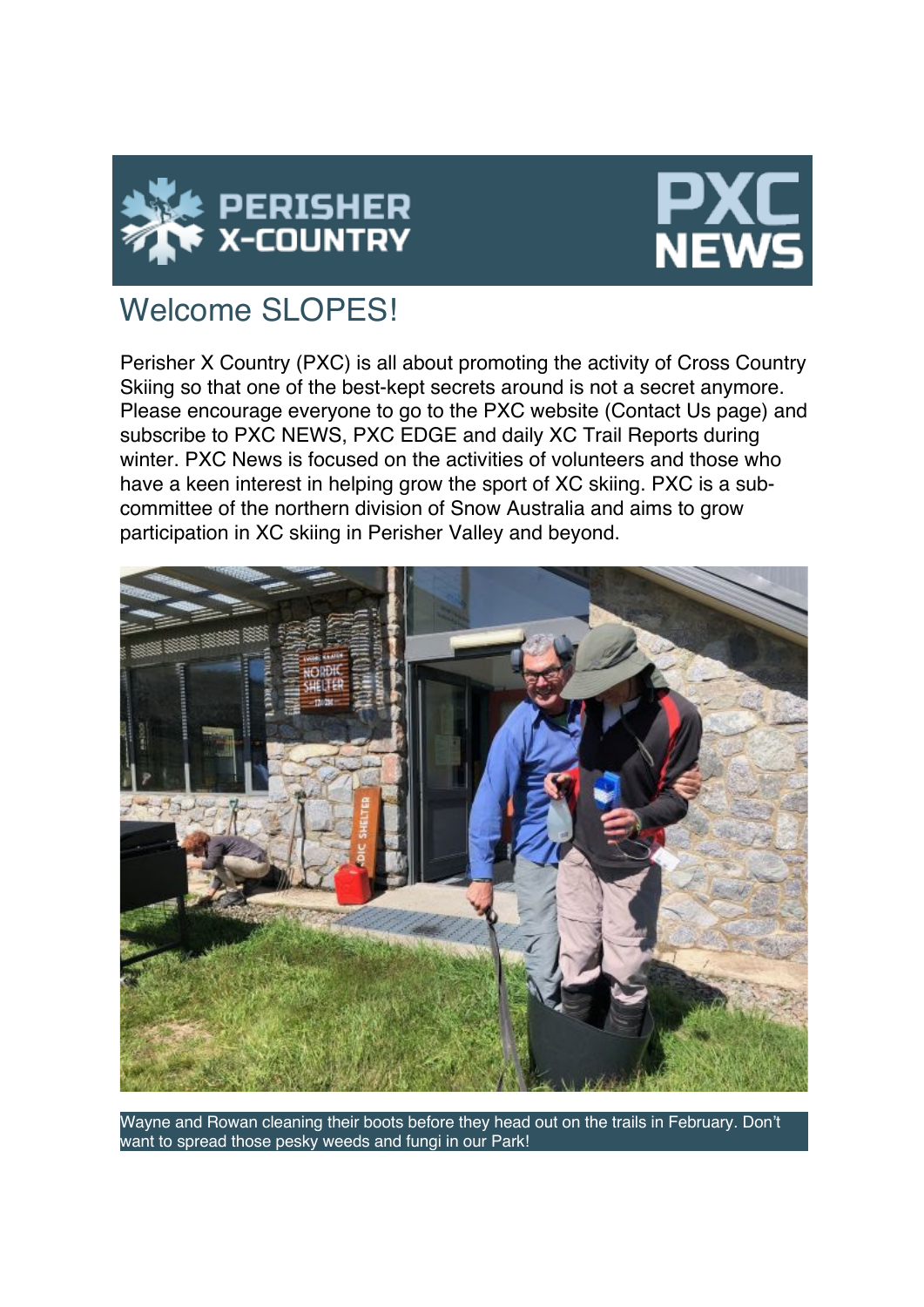# PERISHER XC WORK PARTY REMINDER (and Other Info) – March 13/14/21

Thanks to those who have RSVPed for the upcoming XC Work Party. If you intend to come, please let us know so jobs and accommodation (if required) can be organised).

### **THE USUAL INFO: If you plan to attend the March XC Work Party, contact Peter Ward at nswxc1@gmail.com. Bring sturdy work clothes, gloves and boots suitable for any weather. Be prepared for flies! Weather permitting, we will have a BBQ lunch on Saturday. Otherwise, bring food, drink and snacks, and also your own plates, cutlery and cups.**

If you require accommodation (gratis, thanks CAC!) at Canberra Alpine Club, please contact Peter Cunningham at peter.petercunningham@gmail.com. Bring bed linen, towels and food/drink for self-catering.

Awareness of COVID considerations will be important both at the Shelter and at CAC. The rules will be explained – everyone knows the drill by now. As always, if you are unwell, if you have been in a designated "Hot Spot" or have had close or casual contact with someone who has/may have COVID, do not attend – but we would love to see you next time!

Dates for the next XC Work Parties (so you can plan ahead…):

- 17-18 April (note revised date)
- $\cdot$  1-2 May
- · 5-6 June

## **OTHER USEFUL AND INTERESTING INFORMATION:**

#### **2021 XC SKI WEEK – August 7-15, 2021**

Double-check that these are the dates that you have pencilled in for a special week of fun in the snow. A calendar of XC Ski Week events can be found the PXC XC Ski Week page. Keep in mind that planning for the 2021 winter events is being done now in a positive frame of mind. Check the PXC websiteregularly for updates.

#### **2021 AUSTRALIAN XC RACE CALENDAR**

Also included are links to the DRAFT 2021 Australian XC Race Calendar. If all of the planets align, this will be the calendar for the 2021 winter season. IMPORTANT NOTE – This calendar is DRAFT and subject to changes in dates, venues and even cancellations. Check the Aust XC